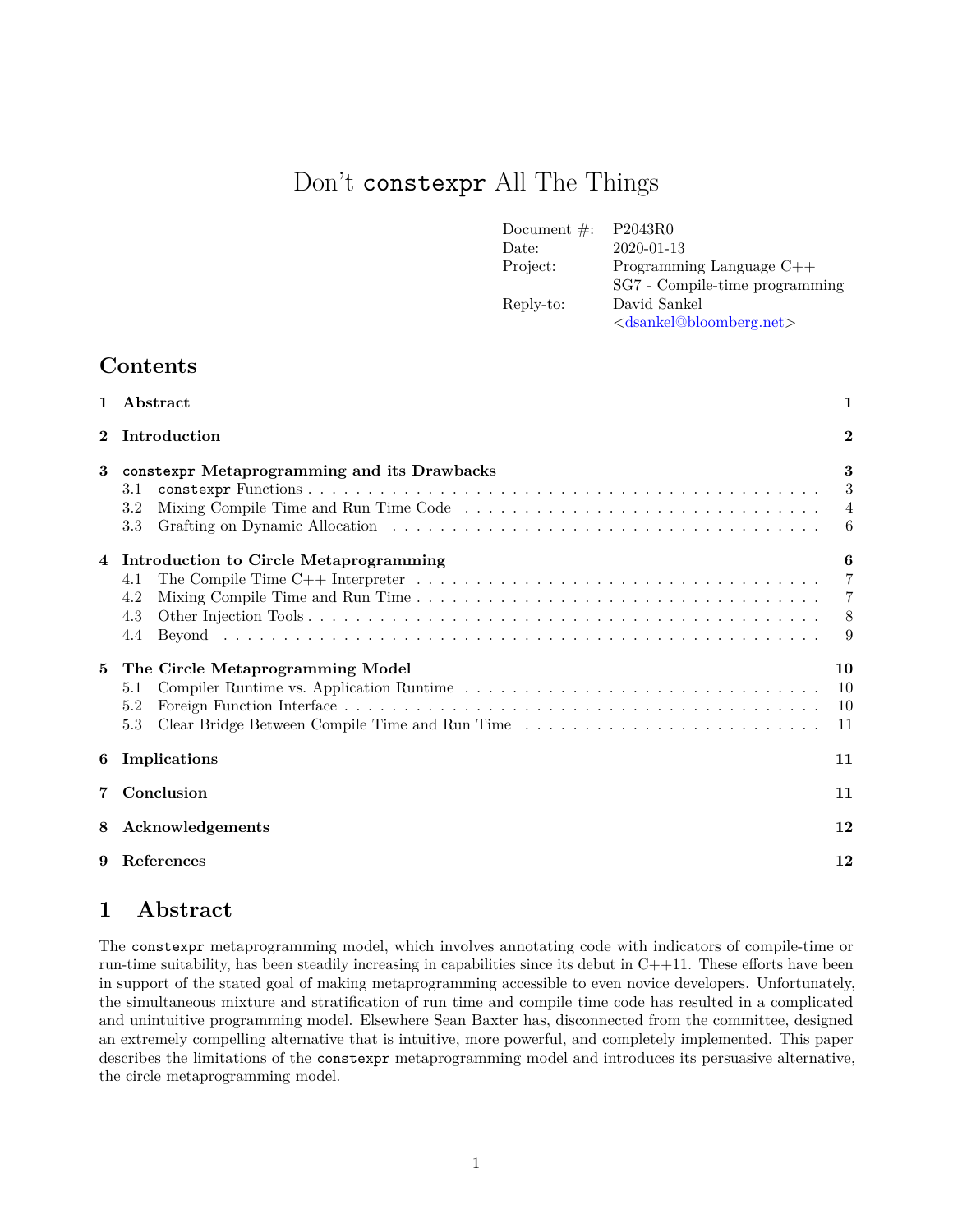```
// test.cpp
#include <iostream>
@meta std::cout << "Hello at compile time!" << std::endl;
int main() { std::cout << "Hello at run time!" << std::endl; }
$ circle test.cpp
Hello at compile time!
$ ./test
Hello at run time!
```
# <span id="page-1-0"></span>**2 Introduction**

In 2017 SG7, formerly known as the compile-time reflection study group, decided to effectively move C++ away from template metaprogramming and toward constexpr metaprogramming. It was a bold move, but it was sorely needed. Use of the template metaprogramming model, which dominated C++ until recent years, was relegated to the use of a few C++ experts that endured learning a "by accident" functional language with libraries like [\[Boost.MPL\]](#page-11-2). The hope was that expanding the scope and usage of constexpr would allow developers to write metaprogramming code the same way they write runtime code. [\[P0425R0\]](#page-11-3) summarized the consensus at the time when it stated, "If this can be made to work, this would be the best and most consistent approach to do metaprogramming in C++."

With the direction set, a slew of papers were developed to extend the capabilities of constexpr metaprogramming. This included constexpr dynamic allocation [\[P0784R7\]](#page-11-4), virtual functions [\[P1064R0\]](#page-11-5), try blocks [\[P1002R1\]](#page-11-6), and nontrivial destructors. The more fundamental additions of  $\text{std}$ ::is\_constant\_evaluated() [\[P0595R2\]](#page-11-7), consteval functions [\[P1073R3\]](#page-11-8), and consteval variables [\[P0596R1\]](#page-11-9) came as well.

Each of these papers brought with them, unexpectedly, user-facing tradeoffs that chipped away at the original vision of a metaprogramming model that mimics the run time programming model. These tradeoffs stem primarily from the following constexpr metaprogramming design choices:

- 1. The distinctions between run time, compile time, and run/compile time functions.
- 2. Detection of the above distinction using an implicit "a posteriori" model.
- 3. The implicit and subtle interleave between run time and compile time constructs.

Section 3 goes into more detail on this.

Parallel to this standardization effort a single engineer, Sean Baxter, in September 2016 decided to embark upon writing an LLVM-based  $C++$  compiler from scratch to implement a radically different approach to metaprogramming. The resulting compiler, [\[Circle\]](#page-11-10), is now freely available for evaluation. According to the website *"it's like c++ that went away to train with the league of shadows and came back 15 years later and became batman"*. Circle is C++17 compatible and, aside from its own numerous language additions, includes several extensions that are expected in  $C++20$  (e.g. concepts) and beyond (e.g. pattern matching). Only recently has the C++ standardization committee become aware of Sean's work on Circle.

Sean's approach to metaprogramming is based on a few simple principles:

- 1. C++ run time code should be executable at compile time without modification.
- 2. The compiler run time and the application run time should be independent.
- 3. Promotion of code and data from compile time to run time is accomplished primarily through injection.

The Circle metaprogramming approach has sidestepped much of the complexity that comes with constexpr metaprogramming by allowing all code to be executed at compile time and clearly distinguishing between compiletime and run-time execution. The result, in the opinion of the author, is a truly accessible metaprogramming model where other models thus far presented have failed. Circle is described in Sections 4 and 5 and our conclusions are presented in Sections 7 and 8.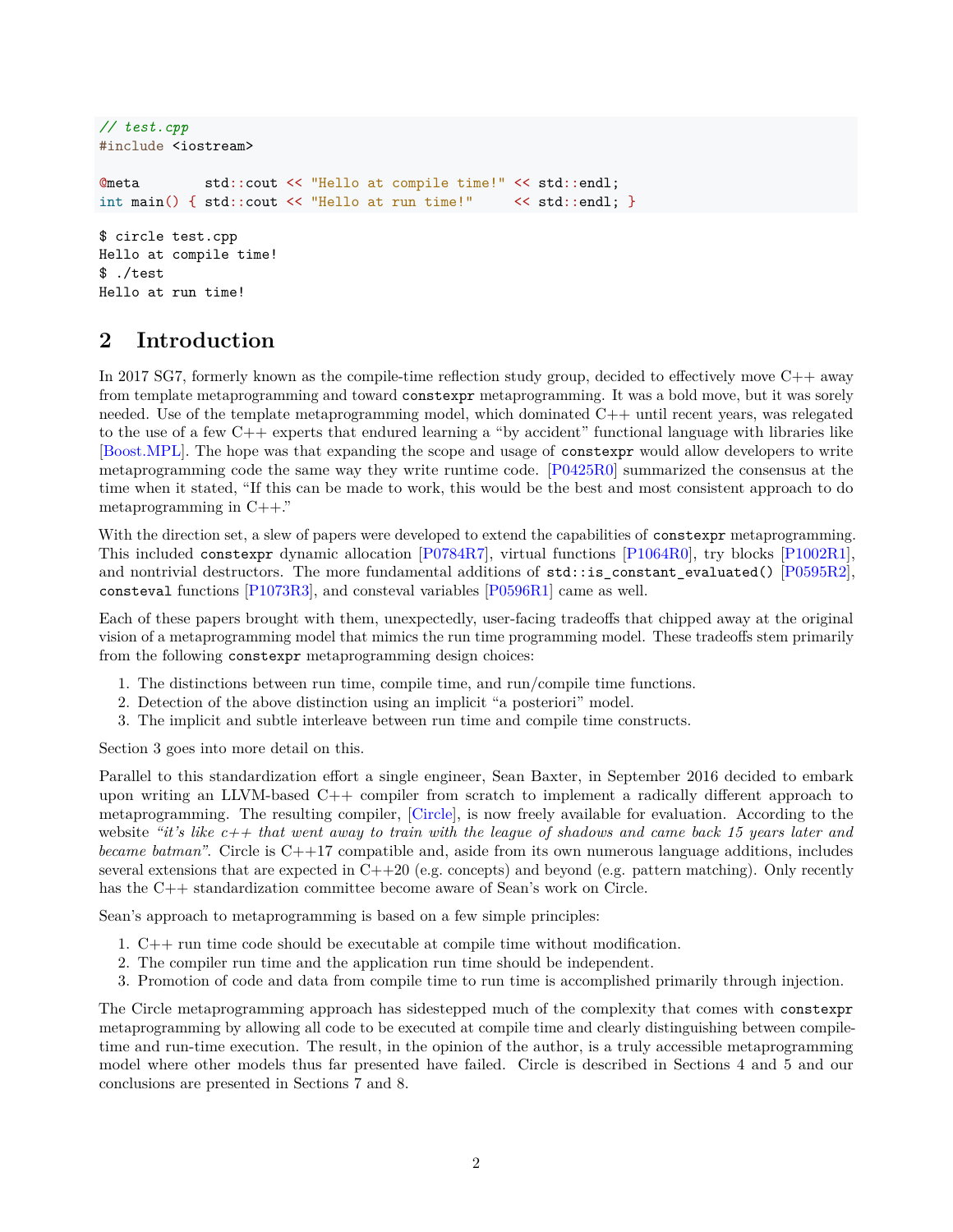# <span id="page-2-0"></span>**3 constexpr Metaprogramming and its Drawbacks**

In this section we explore the complexity of constexpr metaprogramming starting with a basic constexpr function and working our way to more complex machinery.

#### <span id="page-2-1"></span>**3.1 constexpr Functions**

Central to constexpr metaprogramming is the idea of a constexpr function. The intuition is that any constexprmarked function can be evaluated at compile-time as long as its arguments can be evaluated at compile time.

*Some* C++ functions can be marked as constexpr and others cannot.

```
// OK
constexpr int plus(int a, int b) {
 return a + b;
}
// OK
constexpr void fast_zero(std::vector<int> &vec) {
 if(vec.size()) std::memset(vec.data(), 0, vec.size() * sizeof(int));
}
// ERROR (likely, but not guaranteed)
constexpr void fast_zero2(std::vector<int> &vec) {
  std::memset(vec.data(), 0, vec.size() * sizeof(int));
}
```
Here is where the developer-facing complexity begins. While many functions can be marked as constexpr, not every function is *appropriately* marked as constexpr. The fast\_zero2 function above, for example, is not appropriately marked constexpr and the compiler will (optionally) emit an error upon compiling this code. The fast\_zero function is *also* not appropriately marked constexpr, but here the compiler will definitely not emit an error upon compiling this code.

This begs the question, "How does one know when a function can be *appropriately* marked as constexpr?". Developers writing constexpr metaprograms will surely need to know and the compiler will not always indicate an inappropriate mark.

Here is a first attempt to define appropriately marked constexpr function.

An *appropriately* marked constexpr function has the following properties<sup>[1](#page-2-2)</sup>:

- It doesn't include gotos.
- It doesn't include static variable declarations.
- It doesn't include calls to non-constexpr functions or inappropriately marked constexpr functions.
- It doesn't include calls to naked new
- It doesn't throw
- It doesn't include an asm declaration
- . . . *over a dozen other rules*.

While many of these rules are intuitive for a compiler designer (e.g. disallowing static variable declarations), the working programmer will likely need to memorize the list or have a reference handy.

There is one other rule that is important to call out and that is that an appropriately constexpr function must have parameter types and a result type that is are constexpr-friendly (closely related to "literal" types in the standard). Much like the above rules restrict code that can participate in constexpr metaprogramming, the idea of "constexpr-friendly types" restricts which types can participate.

<span id="page-2-2"></span><sup>&</sup>lt;sup>1</sup>See [expr.const] and [dcl.constexpr] in [\[N4842\]](#page-11-11) for a more complete list.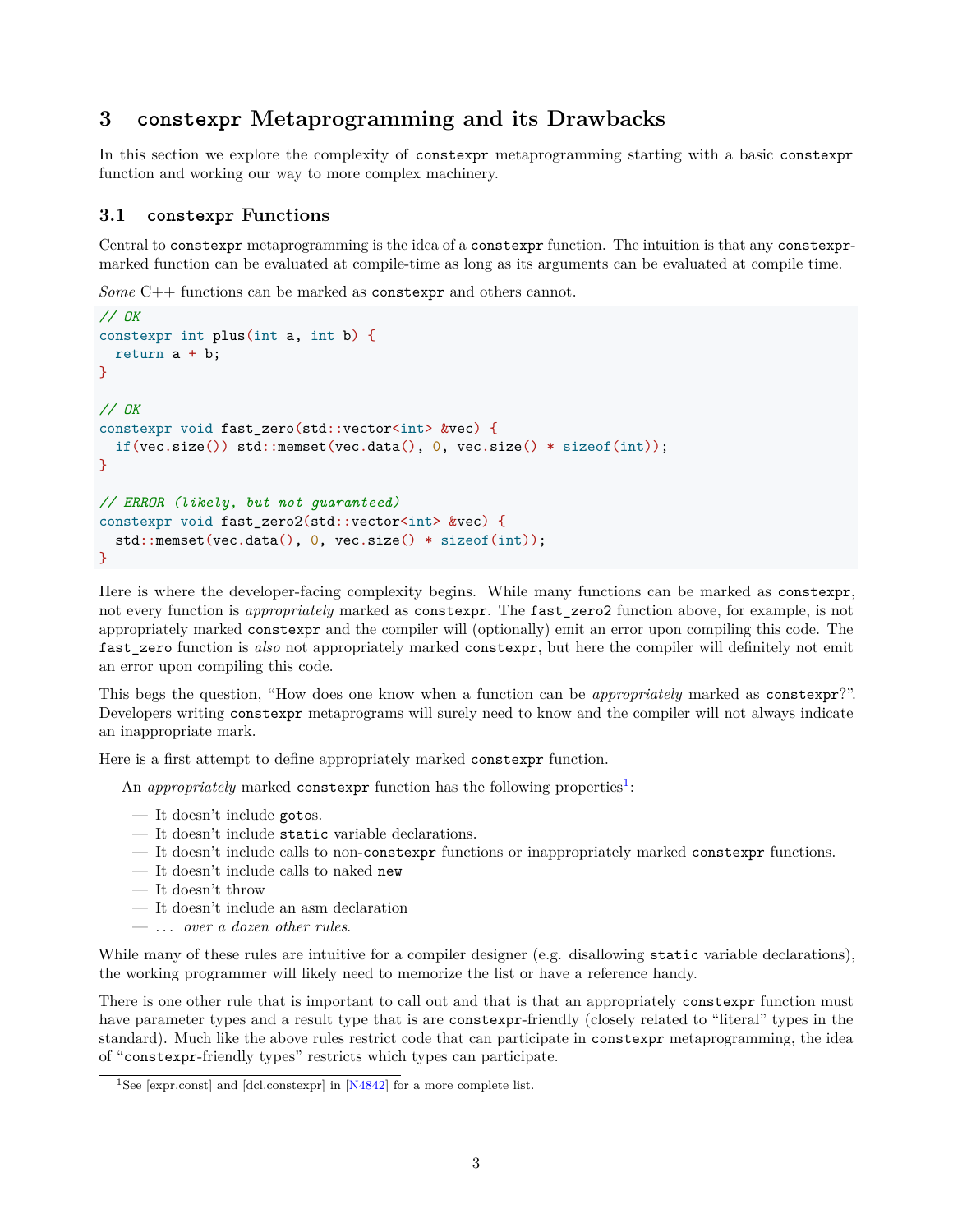An constexpr-friendly type has the following properties<sup>[2](#page-3-1)</sup>:

- It is one of the simple builtin types, an array of constexpr-friendly types, or a reference to a constexprfriendly type, or
- It is an aggregate of constexpr-friendly types, or
- It is a class or union with all member functions (including constructors and destructors) appropriately marked constexpr and with all its data members constexpr-friendly-typed.

At this point it is clear that constexpr metaprogramming involves programming in a language that is related to normal C++, but is *distinct* from it in several unobvious ways. Here we come to two of the principle drawbacks of constexpr metaprogramming:

- 1. **constexpr-metaprogramming requires learning a new language**. One must learn the rules for the constexpr C++ subset before embarking upon metaprogramming. A runtime developer can't just pick it up by learning a few new constructs.
- 2. **constexpr code is viral**. In order to write a constexpr function, all of its dependencies must be (deeply) modified to additionally become constexpr-friendly. This drastically increases the cost of metaprogramming and looses out on taking advantage of existing runtime software capital.

At this point we've veered far off the path towards "allowing developers to write metaprogramming code the same way they write runtime code". However, things get worse.

#### <span id="page-3-0"></span>**3.2 Mixing Compile Time and Run Time Code**

Consider the fast\_zero function we defined above that is inappropriately marked constexpr:

```
constexpr void fast_zero(std::vector<int> &vec) {
  if(vec.size()) std::memset(vec.data(), 0, vec.size() * sizeof(int));
}
```
The straightforward fix is to rewrite this without using  $std:$ : memset, which is not marked as constexpr.

```
constexpr void fast_zero3(std::vector<int> &vec) {
  for(std::ptrdiff_t i = 0; i < vec.size(); ++i)
   vec[i] = 0;}
```
fast\_zero3 is appropriately marked constexpr, but there's a problem. If this function is used at run time, it could be significantly less efficient. The constexpr language cannot express efficient code like run time  $C++$  can.

A seemingly simple solution was proposed in [\[P0595R2\]](#page-11-7) with the "magic" function std::is\_constant\_evaluated()

```
constexpr void fast zero4(std::vector<int> &vec) {
  if( std::is_constant_evaluated() )
   for(std::ptrdiff_t i = 0; i < vec.size(); ++i)
      vec[i] = 0;
  else
    std::memset(vec.data(), 0, vec.size() * sizeof(int));
}
```
At first glance this looks somewhat sensible even considering that we're allowing the arbitrary intermingling of two distinct languages. std::is\_constant\_evaluated() simply queries whether we should use constexpr language or runtime C++ language when a divergence is needed.

We now need to modify the definition of appropriately marked constexpr functions to account for this change:

An *appropriately* marked constexpr function has the following properties:

— It doesn't include gotos.

<span id="page-3-1"></span><sup>&</sup>lt;sup>2</sup>See [basic.types] in  $[N4842]$  for the whole picture, which is greatly simplified here.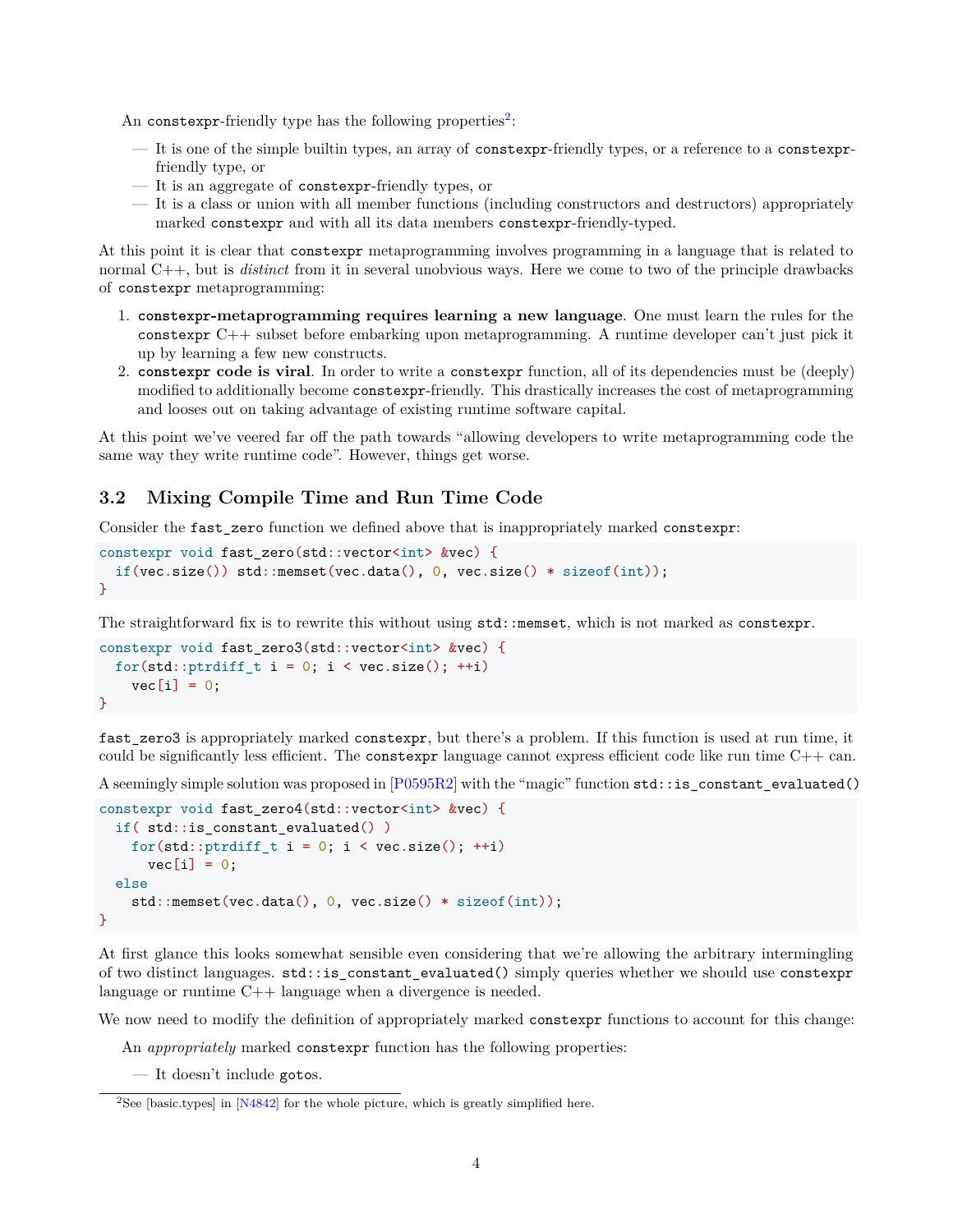— It doesn't include static variable declarations.

It additionally has the following properties when it is evaluated as part of a subexpression of a core constant expression:

— It doesn't include make calls to non-constexpr functions or inappropriately marked constexpr functions.

- It doesn't include make calls to naked new
- It doesn't throw
- It doesn't include execute an asm declaration
- . . . *over a dozen other rules*.

The "when it is evaluated as part of a subexpression of a core constant" is every bit as complex as it sounds. Lets say we have some function g which is marked constexpr and is being invoked from  $f$ :

void f() { const int  $i = g()$ ; }

If g is appropriately marked constexpr, then it will be evaluated at compile time. If it is inappropriately marked constexpr (and compiles), then it will be evaluated at run time.

The compiler executes a so-called a posteriori evaluation<sup>[3](#page-4-0)</sup> whereby it attempts to evaluate  $g()$  assuming std::is\_constant\_evaluated() is set to true and if it encounters something illegal, it will instead use a run time execution, with std::is\_constant\_evaluated() set to false.

The rules behind a posteriori evaluation even without std::is\_constant\_evaluated() are frequently confounding. Consider the following example:

```
constexpr int f()
  if constexpr (std:: is constant evaluated()) {
    // slow version
  } else {
    // fast version
 }
}
```
Because the execution point of std::is\_constant\_evaluated() is forced at compilation time, the run time version of f will never execute the "fast version" of the code. Furthermore, sometimes even within the same function's evaluation, one std::is\_constant\_evaluated() call can be set to true and another set to false. See this example from [\[CppConstants\]](#page-11-12):

```
constexpr int f() {
  const int n = is_{constant_{evaluated() ? 13 : 17;int m = is_{constant} evaluated() ? 13: 17;
  char arr[n] = {}; // char [13]
 return m + sizeof(arr);
}
int p = f(); // 26
int q = p + f(); // 56
```
All this complexity needs to be understood in order to generally determine if a function is appropriately marked *constexpr*.

The intermingling between *constexpr* language has gone even further than std::is\_constant\_evaluated() though:

- unions with some constexpr-friendly fields and other non-constexpr-friendly fields are allowed to be used in a core constant expression as long as only the constexpr-friendly fields are used.
- A class can be used in a core constant expression as long as none of its non-constexpr functions are used.

<span id="page-4-0"></span><sup>3</sup>See David Vandevoorde's excellent C++Now 2019 keynote [\[CppConstants\]](#page-11-12) for a detailed explanation.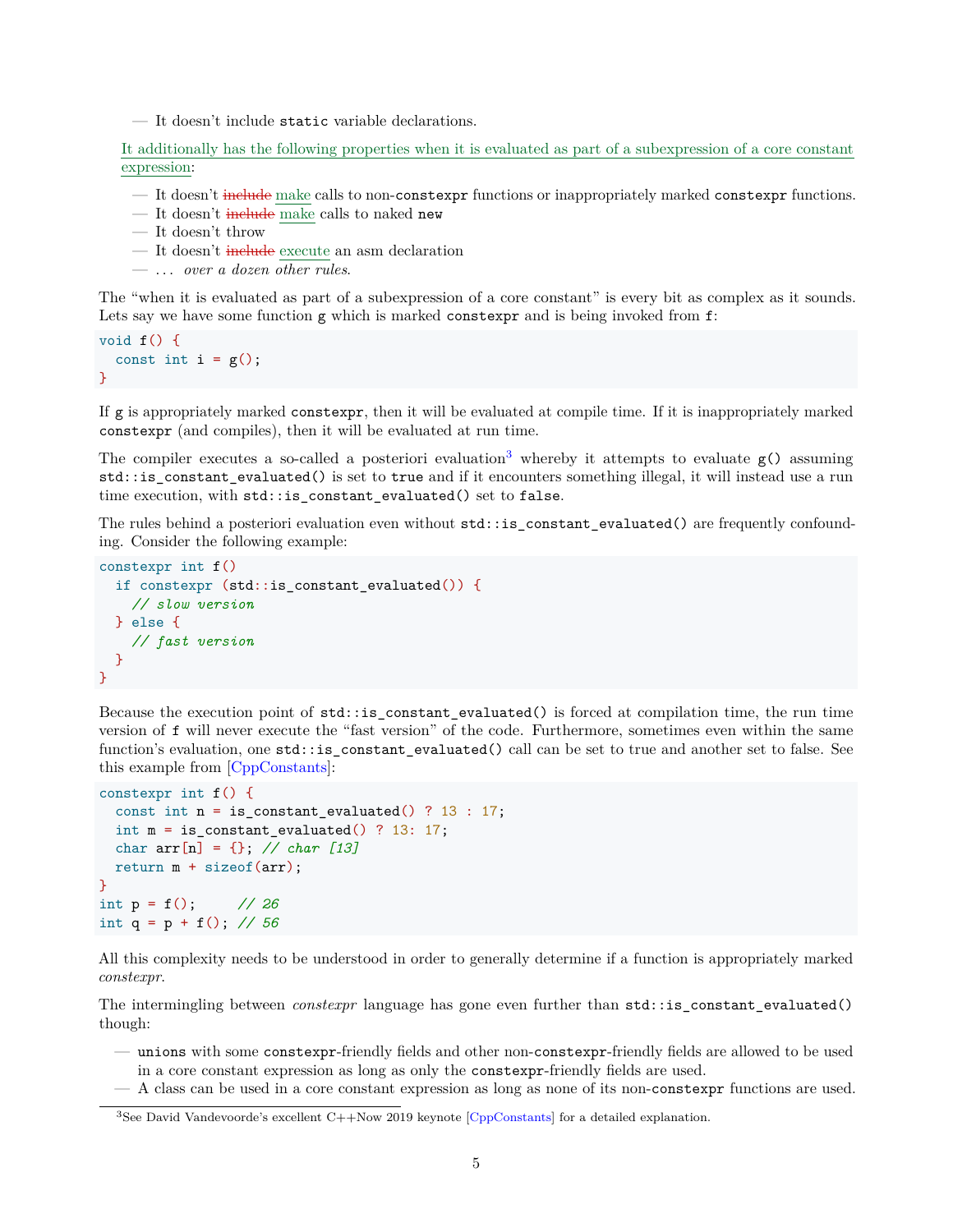— A base class's non-constexpr virtual members can be called in a core constant expression as long as they resolve to a constexpr derived function.

The extended intermingling between the constexpr language and the runtime C++ language has introduced these additional drawbacks:

- 1. **Understanding core constant expression evaluation is required for constexpr metaprogramming, but it is too difficult for engineers.**
- 2. **One function implemented with two different languages is error prone.** The same function can have different semantics at run time vs. compile time and it is difficult to identify these bugs.
- 3. **Types with different run time and compile time capabilities is confusing**. The features in the standard encourage this behavior with classes, unions, and type hierarchies.

The complexity at this point is without doubt approaching that of template metaprogramming, but the situation gets even worse.

#### <span id="page-5-0"></span>**3.3 Grafting on Dynamic Allocation**

[\[P0784R7\]](#page-11-4) adds support for std::vector usage in constexpr metaprogramming. [CppConstants] provides this example:

```
constexpr vector<int> f() {
  return vector<int>\{1, 2, 3\};}
constexpr int g() { return (int) f().size(); }
static_assert(g() == 3);
static_assert(f()[1] == 2);
```
So far, so good. This support was added by introducing a special "compile time" allocator, distinct from new/delete, that is only in effect when std::is\_constant\_evaluated()==true. Unfortunately, if we want to now initialize a possibly-runtime-used constexpr vector using this compile time vector, we get a compilation error:

```
constexpr vector<int> v = f(); // Error, cannot promote vector from compile
                               // time to run time.
```
The solution proposed in [\[P0784R7\]](#page-11-4), that was ultimately rejected in Evolution, involved a convoluted marking in order to allow data structures to support "promotion" of their compile time variant (which has potentially different storage and semantics) to a run time equivalent.

The addition of dynamic allocation to the constexpr language brought these new drawbacks:

- 1. **Additional, unknown language features are required to make std::vector work as expected.** It would be a surprise if they don't significantly increase the complication of C++.
- 2. **Making an allocating datatype support the constexpr language requires making it (and all its dependency types) branch on std::is\_constant\_evaluated().** This is error prone, complicated, and expensive to develop.

### <span id="page-5-1"></span>**4 Introduction to Circle Metaprogramming**

constexpr metaprogramming, in the opinion of the authors, has not met its requirements of providing a simple, easy-to-learn, metaprogramming framework for C++. Instead, we've ended up with something that is expert-only and, with further development and promotion, will injure  $C++$ 's representation. Fortunately, there is an alternative, Circle.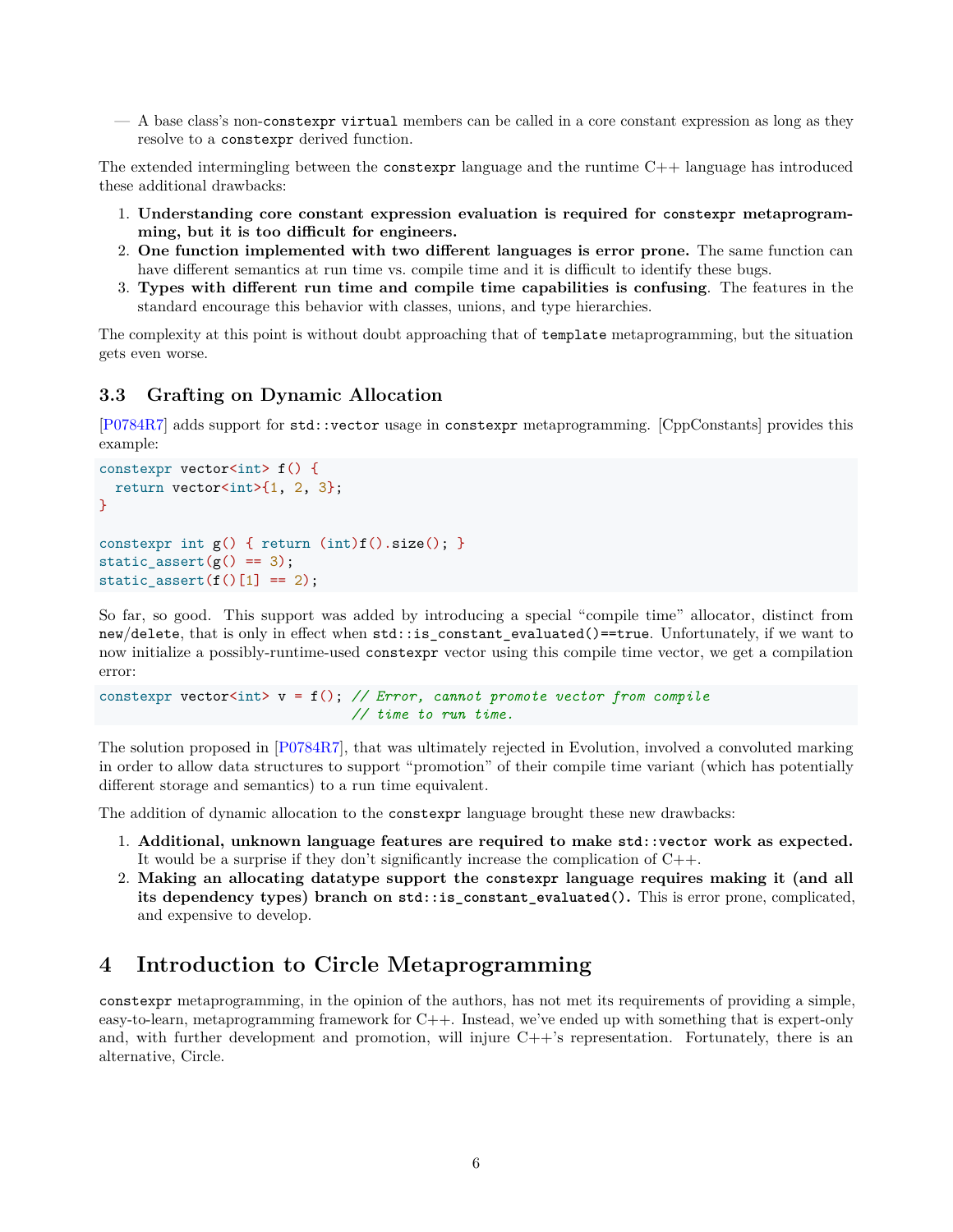#### <span id="page-6-0"></span>**4.1 The Compile Time C++ Interpreter**

The basic premise of Circle is that *all* C++ code can be executed at compile time. Consider the example from the abstract:

```
// test.cpp
#include <iostream>
@meta std::cout << "Hello at compile time!" << std::endl;
int main() { std::cout << "Hello at run time!" << std::endl; }
$ circle test.cpp
Hello at compile time!
$ ./test
Hello at run time!
```
You can right away make the following observations:

- We're outputting text at compile time.
- We're using the standard library at compile time.

Under the hood it looks even better:

- operator<< is not annotated with constexpr or any other special token.
- operator<< does not have a special "compile-time" implementation, nor do any of its dependencies.
- $-$  operator  $\leq$ 's implementation is vanilla libstdc++.
- $-$  operator  $\leq$ 's core dependencies are being executed from the Linux distribution's libstdc++'s . so at compile time.

Interesting, right? Compile time code is not limited functions defined in other translation units. This also works as desired:

```
#include <cmath>
#include <iostream>
double f() { return sin(3) + sin(5); }
@meta std::cout << f() << std::endl; // outputs -0.817804 at compile time
```
Even locally visible functions can invoked at compile time.

#### <span id="page-6-1"></span>**4.2 Mixing Compile Time and Run Time**

If the compile-time execution cannot impact the generated run time code, Circle's metaprogramming model wouldn't be very interesting. Let's modify the previous example slightly:

```
#include <cmath>
#include <iostream>
double f() \{ return sin(3) + sin(5); \}int main() {
   constexpr double val = @meta f();
   std::cout << val << std::endl; // outputs -0.817804 at run time
}
```
We only used constexpr here to prove that  $f()$  is getting executed at compile time. val could have just as easily been declared const double or even plain double.

Circle additionally provides your standard control flow constructs at compile-time. The following snippet illustrates loop unrolling.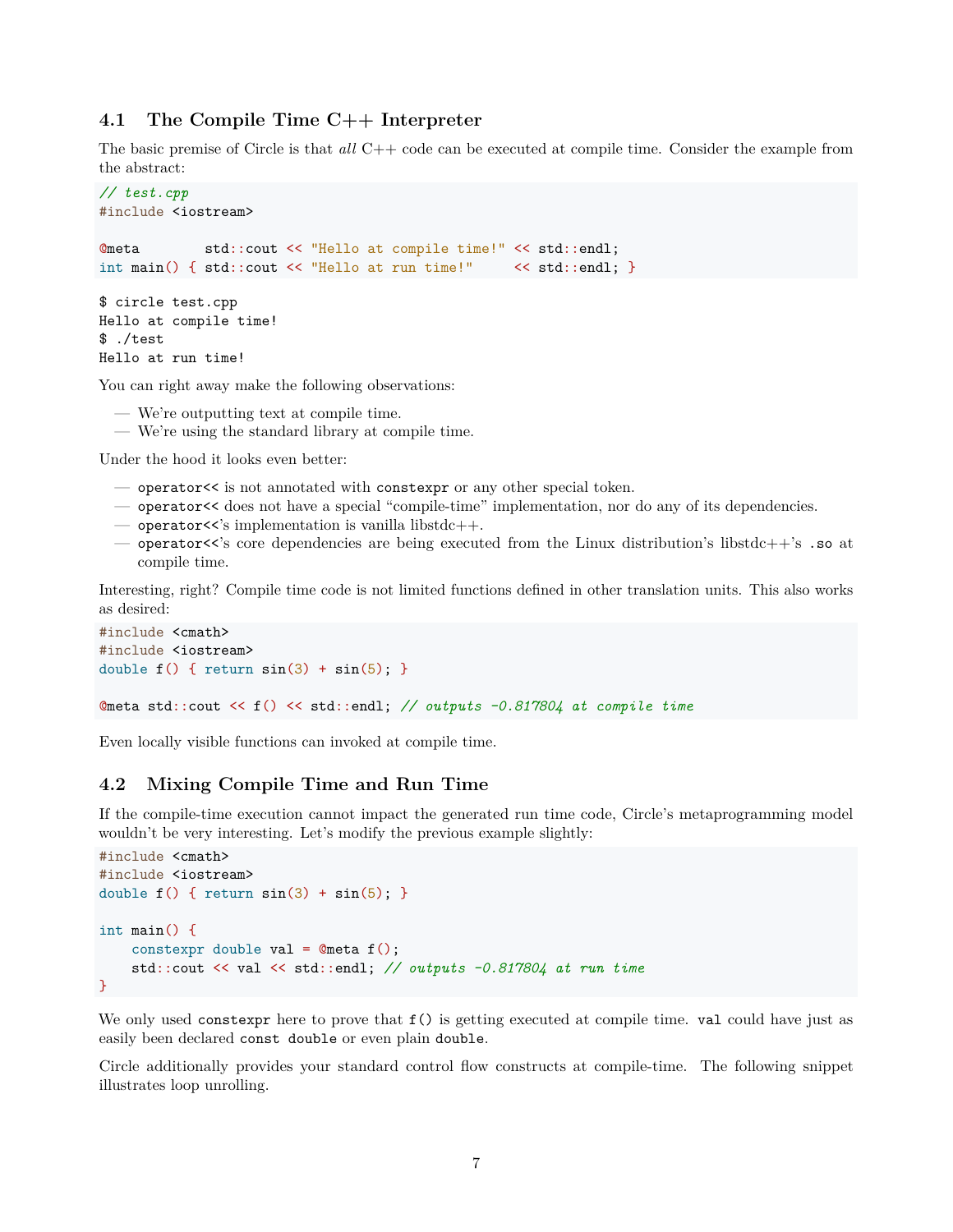```
#include <iostream>
int main() {
 Qmeta for( int i = 0; i < 5; ++i ) {
   std::cout << "Unrolled Loop iteration" << i << std::endl;
  }
}
```
Note that i is a compile-time variable. Compile-time variables cannot be modified at runtime: #include <iostream>

```
int main() {
 Qmeta for( int i = 0; i < 5; ++i ) {
   ++i; // ERROR
   std::cout << "Unrolled Loop iteration" << i << std::endl;
 }
}
```
If we wanted to modify i, we'd need to prefix the modification with an @meta to ensure it is done at compile time.

ints, floats, and the usual suspects have automatic promotion from compile time to run time. This doesn't happen for more complicated things like std::vector.

```
#include <algorithm>
#include <vector>
Qmeta std::vector<int> myvec{ 3, 6, 2, 1 };
@meta std::sort(myvec.begin(), myvec.end());
int main() {
  std::vector<int> v = myvec; // ERROR: only "literal" types can be ported
}
```
This is where Circle's powerful code injection features come into play. Efficient code to initialize a std::vector would make use of its list initialization syntax:

```
std::vector<int> v { /*want comma separated list of elements here*/ };
```
Circle has the means to generate a parameter pack from a compile-time std::vector object using the @pack\_nontype keyword. We merely need to expand such a pack within the braces.

```
#include <algorithm>
#include <vector>
Qmeta std::vector<int> myvec{ 3, 6, 2, 1 };
@meta std::sort(myvec.begin(), myvec.end());
int main() {
    std::vector<int> v {@pack_nontype(myvec)...}; // works as expected
}
```
#### <span id="page-7-0"></span>**4.3 Other Injection Tools**

Circle has several other code injection tools which allows the compile time execution to impact the generated run time code. A simple one is @expression which converts a string into code text.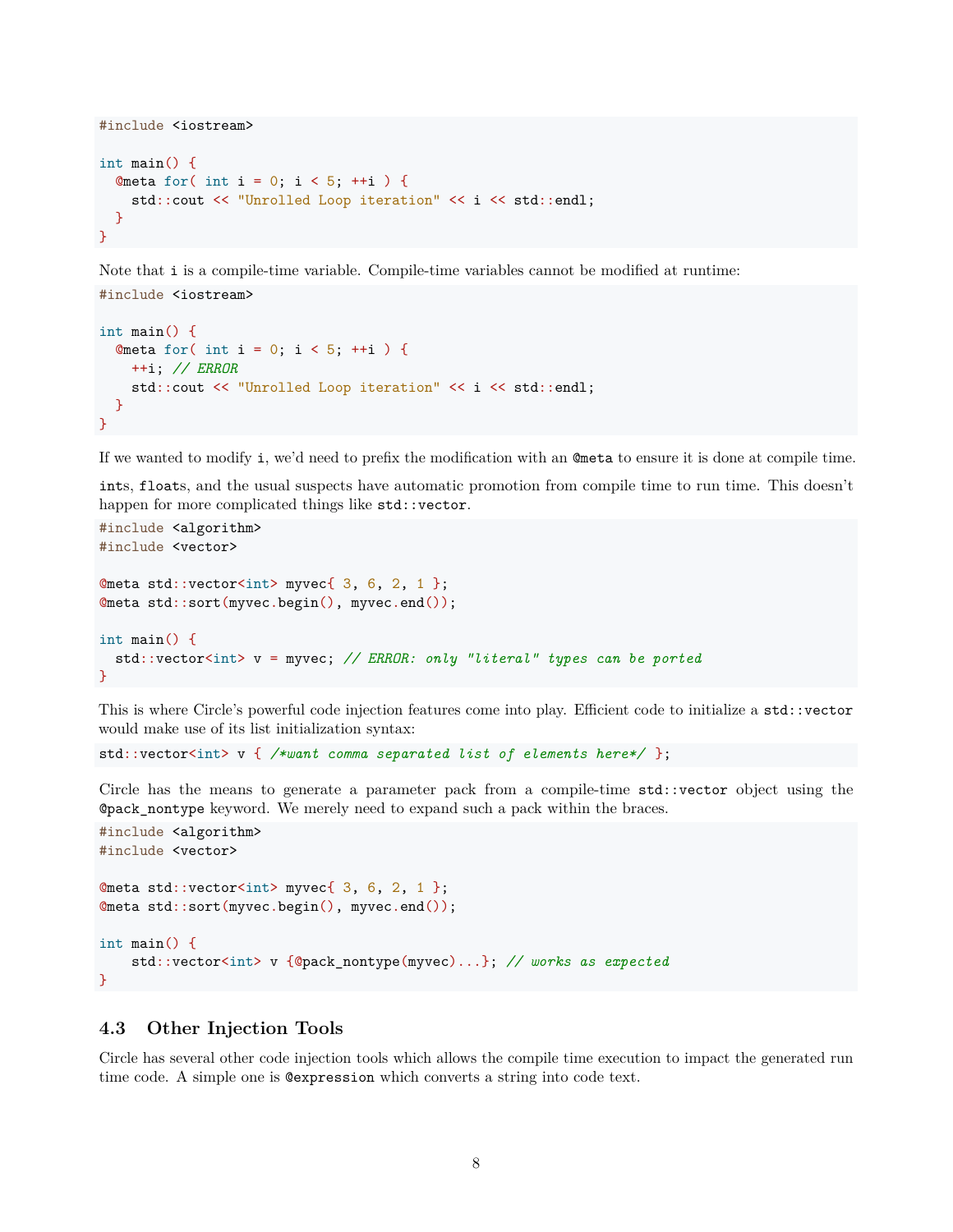```
#include <iostream>
int main() {
 int i = 0expression("10+12");
  std::cout << i << std::endl; // Outputs 22
}
```
Note that @expression can take any std::string object which could, for example, be the result of executing a function at compile time.

Code can fortunately be injected at a higher level than strings. A function with return type @mauto produces an expression. When it is "called" that expression is expanded in place.

```
#include <iostream>
```

```
Ometa int j = 0;
@mauto f(int i) {
  @meta ++j;
 return i*i*j;
}
void g()
{
 int x = f(100); // Produces in code: int x = 100*100*0;
  int y = f(100); // Produces in code: int y = 100*100*1;
}
```
Combining these features makes for some interesting possibilities:

```
@mauto print(std::string s) {
  return std::cout << @string(s)
                   << "=" << @@expression(s)
                   << std::endl;
}
int main()
{
 int x = 12;
  print("x"); // outputs x=12
 print("x*x"); // outputs x*x=144
}
```
In the above example:

#include <iostream>

- @string(s) is convert s, a std::string, into an injected string literal.
- $\sim$  @@expression(s) is like @expression(s) except it is evaluated in the caller's scope.

#### <span id="page-8-0"></span>**4.4 Beyond**

We've only scratched the surface of Circle's metaprogramming capabilities and this short introduction doesn't give it justice. <circle-lang.org> has reference material and extended examples that cover:

- 1. Compile-time reflection.
- 2. Demonstration of an implementation of Python's "f-Strings" as a library feature.
- 3. Usage of 3rd party libraries at compile time.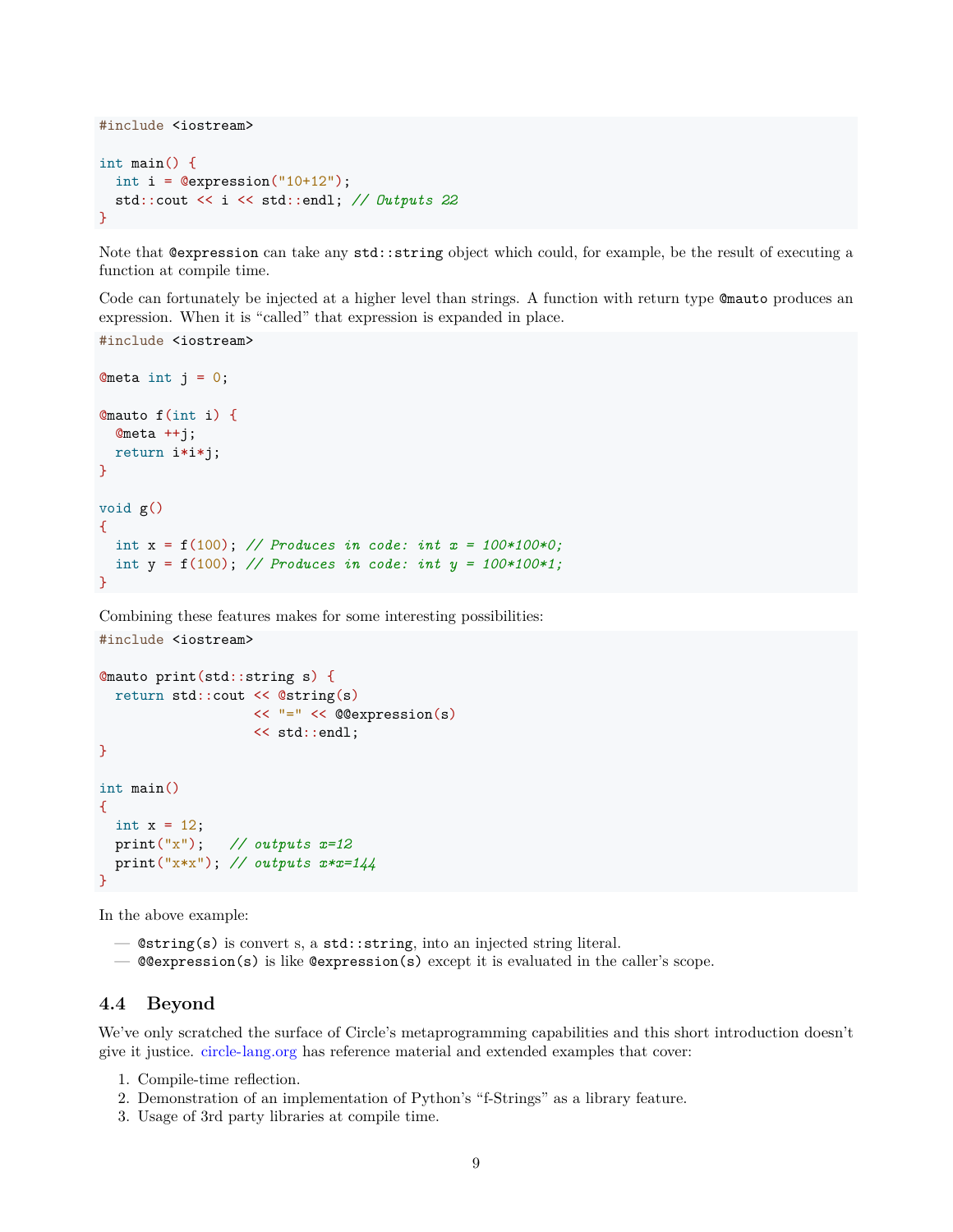# <span id="page-9-0"></span>**5 The Circle Metaprogramming Model**

The Circle metaprogramming model is based on the idea that any C++ code that can be executed at run time should also be executable at compile time. This basic strategy has several implications that are considered here.

#### <span id="page-9-1"></span>**5.1 Compiler Runtime vs. Application Runtime**

In order for all run time code to be executable at compile time, the compiler requires its own state for global variables that is distinct from the application's state for global variables. Consider the following code:

```
#include <iostream>
int i = 0;
int f() \{ return ++i; }int main()
{
   std::cout << (@meta f()) << std::endl; // Outputs 1
   std::cout << (@meta f()) << std::endl; // Outputs 2
   std::cout << i << std::endl; // Outputs 0
}
```
The compiler has its own runtime just like the application. For the compiler runtime the global variable i gets two modifications, one for each call to f. The application runtime, on the other hand, does not see any modifications to i.

It is easy to see why this is necessary to meet the goal of allowing for execution of any  $C++$  code at compile time. Execution of a metaprogram has its own execution profile and this should not interfere with the application it is generating.

Does this mean the compiler is required to execute static initialization for every variable in the translation unit? Absolutely not. Consider this example:

```
struct C { C(){ std::cout << "Hello World" << std::endl; } } c;
void f() { c; }
@meta f();
```
int main() {  $f()$ ; }

This function outputs "Hello World" at compile time, without the @meta f() call it outputs nothing. The compiler is only required to statically initialize non-meta objects with static/thread\_local storage duration if they are ODR-used by the interpreter. In other words, you only pay for what you use when it comes to compile-time execution.

#### <span id="page-9-2"></span>**5.2 Foreign Function Interface**

Not all functions that might be called at compile time live in the compiled translation unit or the C++ standard library. In order to execute such functions, Circle allows the compiler invoker to pass a list of compiled .so libraries. When the compiler encounters a compile time function invocation that it cannot resolve otherwise, it searches these libraries for the mangled symbol and executes it.

This consequence of Circle's design intent is interesting for the following reasons:

- 1. Any library with a .so can have its functions executed at compile time without modification. This enables a vast amount of software capital to be directly utilized.
- 2. Compile-time code can be executed with run-time performance. These foreign function calls are executing highly-optimized machine code. This speed greatly expands what is possible for C++ metaprograms.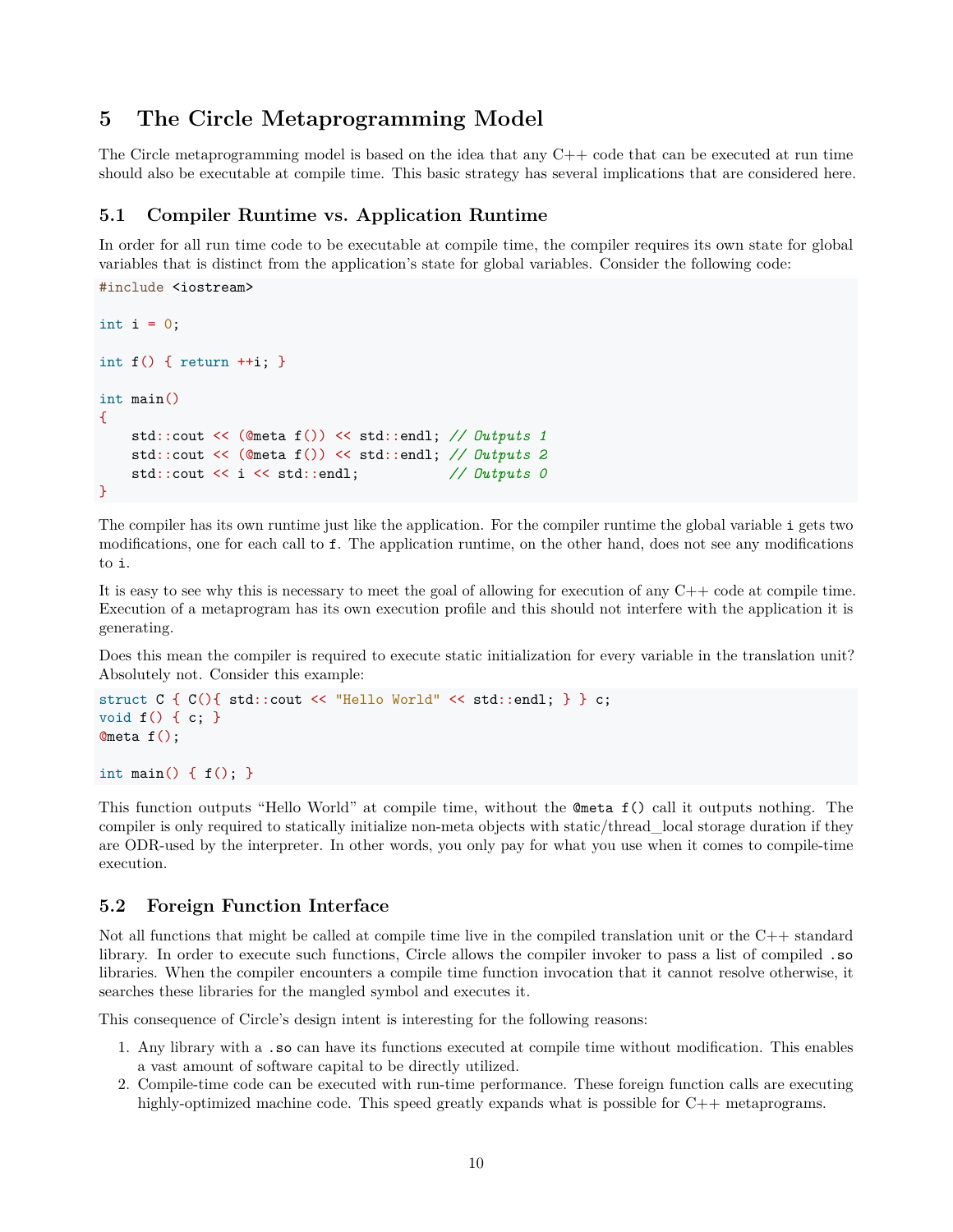#### <span id="page-10-0"></span>**5.3 Clear Bridge Between Compile Time and Run Time**

The refusal to distinguish between code that is capable for run time and that which is capable for compile time forces the developer to clearly point out *when* code should be run in each mode. There are no complex rules around when compile-time execution is happening, if there's a @meta in front of it, it's running at compile-time.

This is one of those cases where having the compiler do less work guessing at the developer's intent results in code that is more readable and maintainable for the future.

### <span id="page-10-1"></span>**6 Implications**

We've surveyed constexpr metaprogramming issues and introduced the Circle metaprogramming model. What are the takeaways?

The first is considering what the world would look like with Circle metaprogramming being standard. This paper was named after the famous "Constexpr All the Things" talk [\[ConstexprAll\]](#page-11-13). In that talk, Ben Deane and Jason Turner described their heroic attempt at creating a compile-time JSON parser using constexpr metaprogramming and succeeding in doing so. The amount of skill and pure dedication that project required was astronomical. constexpr programming has improved since then and doing such a thing these days is open to a wider pool of C++ experts now. With Circle metaprogramming, however, a junior developer can do the same with only the following code which is orders of magnitude faster, shorter, and legible:

```
#include <rapidjson/document.h>
```

```
@meta rapidjson::Document d;
@meta d.Parse("{\"project\":\"circle\",\"stars\":10}"
```
The second takeaway is that many features that would otherwise be independently developed fall right out of Circle's model. Consider [\[P1967R0\]](#page-11-14) which attempts to add language features for embedding strings from files at compile time. Note how idiomatic the following Circle code is that accomplishes this:

```
#include <fstream>
#include <iterator>
#include <string>
@meta std::ifstream f("file.txt");
@meta std::string str(std::istreambuf_iterator<char>(t),
                      std::istreambuf_iterator<char>());
```

```
const char file_contents[] = @string(str);
```
Consider also [\[P0596R1\]](#page-11-9) which attempts to add compile-time output for constexpr metaprogramming using special constexpr\_report and constexpr\_assert functions. In the circle model this can be accomplished with the traditional std::cout and assert assets from the standard library

The fact that the Circle metaprogramming model naturally subsumes or otherwise simplifies all this existing work is a further indication that it is superior to the constexpr metaprogramming model.

# <span id="page-10-2"></span>**7 Conclusion**

The recent work on extending constexpr functionality was a valiant attempt at making metaprogramming accessible to the masses, but it was based on the unfortunate idea that compile time code must be distinguished from run time code. As it is said, a mistake made in the beginning is a mistake indeed.

Fortunately, Sean Baxter has come up with a model that has the potential to deliver on that original promise. Circle metaprogramming, with its basis that all runtime code should be executable at compile time, is simpler, faster, more powerful, and ultimately the way we should go as a committee.